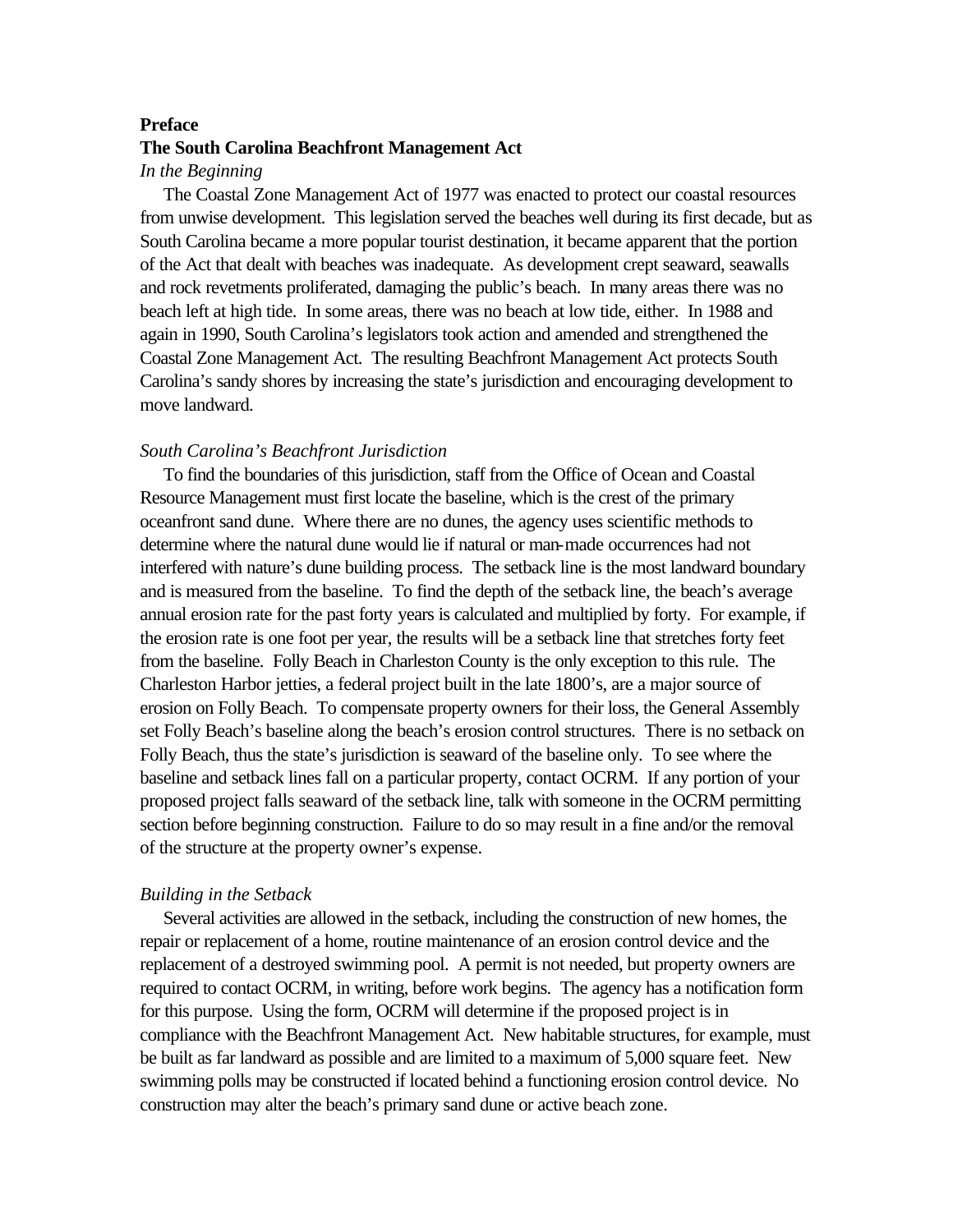### *Building Seaward of the Baseline*

In some instances, a special permit may be obtained to build structures seaward of the baseline. To qualify, the structure (usually a home) must be built as far landward as possible and have no impact on the primary sand dune or active beach area. If the beach erodes and the permitted structure becomes situated on the active beach, the property owner must agree to remove the structure if so ordered by OCRM.

# *Erosion Control Structures*

 Erosion control structures represent the greatest threat to the preservation of the beach. On an eroding beach, seawalls and rock revetments may actually accelerate erosion, effectively killing the beach. South Carolina takes a hard position where these structures are concerned. No new erosion control structures are allowed seaward of the setback line. Functional erosion control structures may not be enlarged, strengthened or rebuilt, but may be maintained in their present condition. If destroyed, the structure must be removed at the owner's expense. With the removal of erosion control structures, sand dunes will once again become the best protection against high tides and minor storms. Property owners, local governments and the public need to do what they can to protect sand dunes. The office of Ocean and Coastal Resource Management's "How to Build a Dune" is a guide for creating and preserving sand dunes. Contact OCRM for a free copy.

# **Introduction**

 South Carolina is made up of three distinct geographic regions-the mountainous Blue Ridge, overlying a small northwest portion of the state; the Piedmont foothills, reaching east from the mountains' edge to the Fall Line (so named because as streams tumble off the more resistant rocks at the edge of the Piedmont into the softer sediments of the Coastal Plain, also known as the Low Country, sloping gently eastward from the Fall Line down to the coast. The land meets the ocean in South Carolina as sandy beach, marsh and estuarine waters.

South Carolina's coastline can be divided into three distinct geographical segments:

1) a crescent-shaped beach stretching from the North Carolina border to Winyah Bay

2) the Santee River Delta extending approximately 18 miles along the shore between Winyah Bay and Bulls Bay, and

3) the southern section extending from Bulls Bay to the Georgia border - an area fronted by a series of barrier islands separated from the mainland by a wide zone of salt marsh. Within these three areas are found four major landforms which can be distinguished by their geological history and the wave and tidal-current energy present in the areas.

 One of these landforms, the *arcuate* (pronounced ar-kyoo-wit) *strand*, mentioned above as a crescent-shaped beach, is a stretch of stable, nearly continuous beach area some 60 miles long. The few tidal inlets which disrupt the continuity of this area increase in size and frequency along the southern portion of the strand where salt marshes begin to appear.

 South of the arcuate strande, between Winyah Bay and Bulls Bay, lies a second type of landform, the *cuspate delta* (commonly known to coastal residents as the Santee River Delta). Here, points of land called headlands or capes jut out into the ocean, and elongated *spits*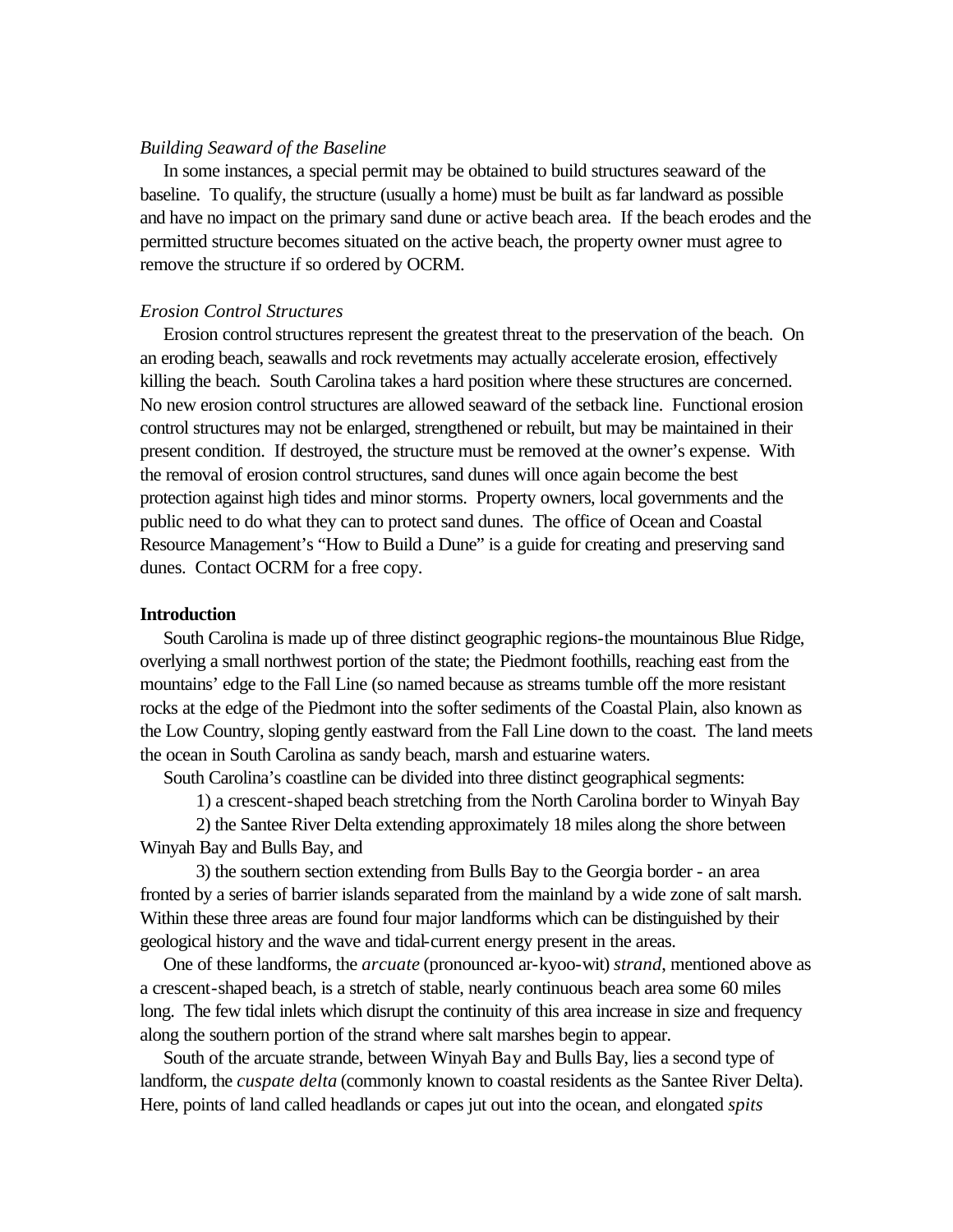(narrow peninsulas of sand) form off the headlands.

 The major portion of the central and southern length of the coast is bordered by barrier islands - both *beach ridge* barrier islands and *transgressive* barrier islands, which are the third and fourth main types of landforms found along our coast. Located behind the islands and separating them from the mainland are the highly productive salt marshes.

 Alongside the intricate maze of estuaries and creeks flourish thousands of acres of marsh, constituting some of the richest, most productive areas in earth - areas vital to the existence of the majority of marine life found in both offshore and inshore water s of our coast. Inland from the barrier islands, beaches and estuaries, a visitor to South Carolina's coastal zone will find many other natural resources of great significance, areas such as floodplains, swamps, pocosins, Carolina Bays and savannahs. These areas perform a number of important functions not the least of which is the provision of habitat for an abundance of wildlife including sensitive species such as the American alligator, bobcat, red fox, river otter, mink, black bear and Southern Bald Eagle.

 Certain activities of man have caused or contributed to the disappearance of a number of species, such as the Carolina Paroquet, Ivory-billed Woodpecker, Passenger Pigeon, Red Wolf, Elk and American Bison, from our coastal zone and state. (The Carolina Paroquet and Passenger Pigeon no longer exist anywhere on earth.) In spite of these losses, however, our coastal resources as a whole have remained healthy and abundant. Several factors have contributed to this good fortune. Primary among them has been South Carolina's small population relative to the North Atlantic and Gulf coastal states and the fact that the economy of our coast, until recent times, was based almost solely on agricultural and forestry-related ventures. More specifically, the fact that much of South Carolina's coastal zone remains unspoiled may be attributed in large part to the plantation system and to the aftermath of civil war. The plantation system served to keep large tracts of land under single ownership and in non-commercial use until about the time of the War Between the States. During Reconstruction, many plantations were sold to hunt clubs or to large corporations whose owners allowed the fields and rice impoundments to return to their natural state.

 It is not enough that our coastal resources of today be healthy and abundant; they must also be understood and protected by well-informed, concerned citizens. Through proper protection they will sustain their unique richness and esthetic appeal while supporting a growing human population.

# **Barrier Islands**

 Barrier Islands, so named because they form a barrier or protection for the mainland against the ocean, "are formed by various geologic processes – in most cases, through the transportation and deposition of sand by wind, tide, wave action and ocean flooding." Because they lie parallel to the shoreline and bear the brunt of the ocean waves, storms and flooding, barrier islands are highly unstable areas (in terms of human development) – "being shaped and reshaped, eroding (wearing away) and accreting (building up) in a dynamic, never-ending evolution." Although inland portions of some barrier islands may remain stable for hundreds of years, the outward shape of all barrier islands is constantly changing. While rates of erosion and accretion and the direction of sand movement are often unpredictable, it is generally believed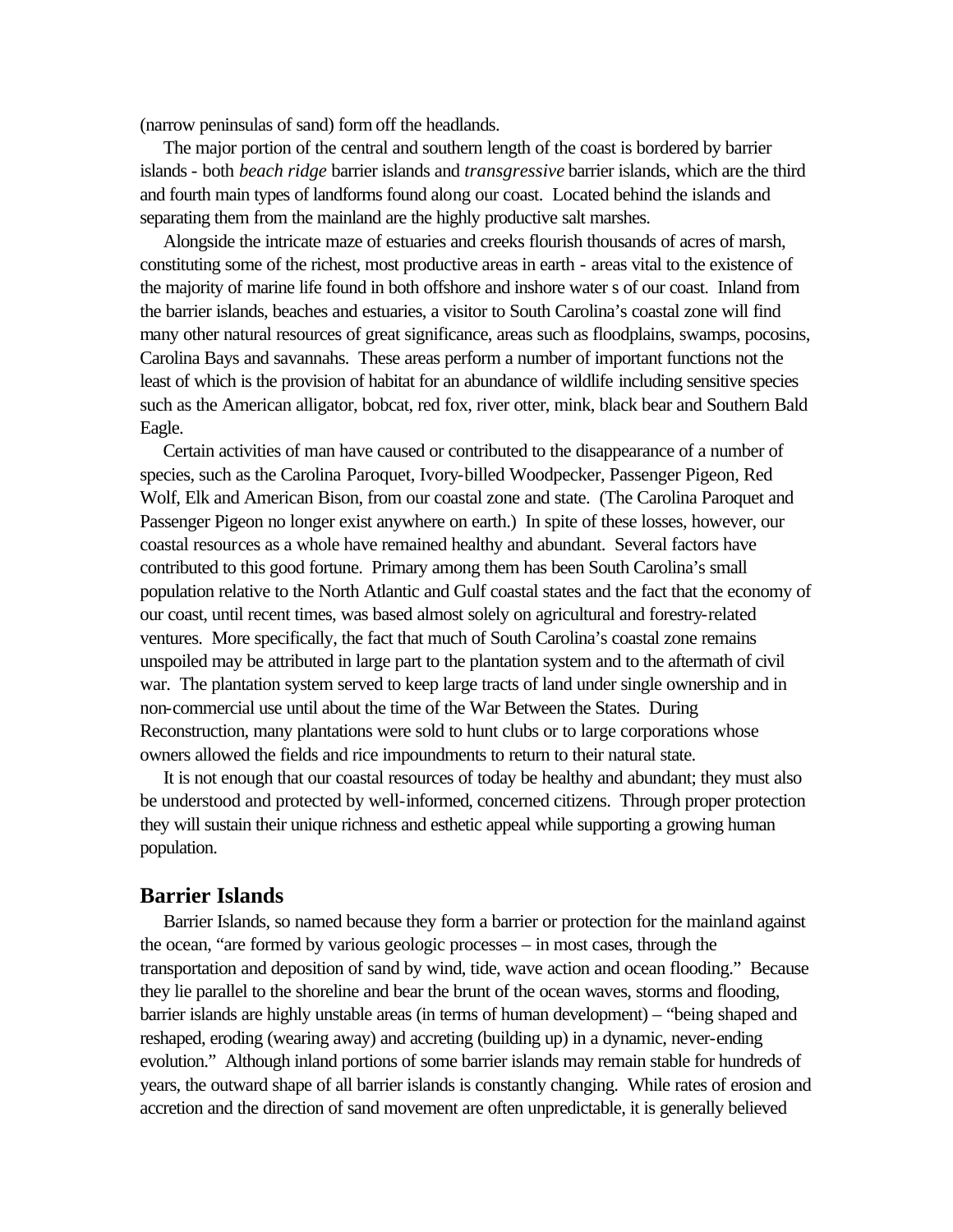that most barrier islands tend to migrate, over periods of years and hundreds of years, toward the mainland shore.

 It is interesting to note that the natural stresses of wind, tides, waves and flooding are the very things which allow barrier islands to survive.

 *It is the dynamic nature of the barrier island system that makes it stable. The island beaches offer little resistance to storm waves, and effectively absorb and dissipate the tremendous forces which confront them.*

In the natural system, storm waves frequently breach the *island dunes and flood the island. As waves wash over the dunes during storms, they carry sand and shells onto the island and distribute them across the grasslands, marshes, and even into the estuary behind. Storm overwash, therefore, actually contribute new sediments to the islands. In this fashion, overwash serves to maintain the island by supplying sand from the beach and offshore areas for new dune growth, adding to the island's elevation, and extending the island laterally into the estuary.*

Generally speaking South Carolina barrier islands are thin and elongate in shape, fringed with salt marsh on the landward side and having a beach and sand dune system on the side bordering the ocean. The larger islands, known as beach ridge islands, are composed of a beach, vegetated sand dunes and shrubs leading into dense maritime forest. Hilton Head and Kiawah are examples of this type of island which usually contains interior waterways and wetlands.

 The other type of barrier island, referred to by coastal geologists as the transgressive barrier island, is extremely unstable, being very narrow and lacking the dunes and heavy vegetation that would prevent ocean waves from washing over it. It is believed that transgressive barrier islands may be the erosional end-product of beach-ridge barrier islands; as a result of the removal of beach ridge dunes, either by man or through natural processes, these islands tend to erode on the ocean side faster than they can build, or accrete, on the landward side. In fact, transgressive barrier islands sometimes erode so fast that marsh that was once present behind the islands becomes buried in the sand and can be found layered beneath the front beach after a storm.

 An interesting example of trangressive barrier island movement can be seen on Morris Island, located at the mouth of the Charleston Harbor. Historical charts show that beach ridges (dunes) existed there in 1779. Today, lacking the beach ridges which provide storm protection, and without the constant renourishment from the offshore shoals that were present before the dredging of Charleston Harbor, Morris Island has become transgressive. Statistics show that it is eroding at an average of 30 feet/year. In fact, in some places it has a yearly erosion rate of up to 50 feet.

 Striking evidence of erosion on Morris Island can be observed in the outcropping of marsh peat along its beaches as well as the precarious position of its lighthouse. In 1850 the shoreline was approximately 300 feet seaward of the present lighthouse, and by 1935, due to the continuous erosion, the lighthouse was at the edge of the shore. As of 1981 the shoreline retreat has passed the lighthouse and is about 1600 feet inland from where that structure stands partially submerged in the ocean. Even more awesome than this is the fact that this lighthouse was built to replace its predecessor which, located further out, had succumbed to the sea. In fact, there have been three lighthouses on the Morris Island point. The remains of the original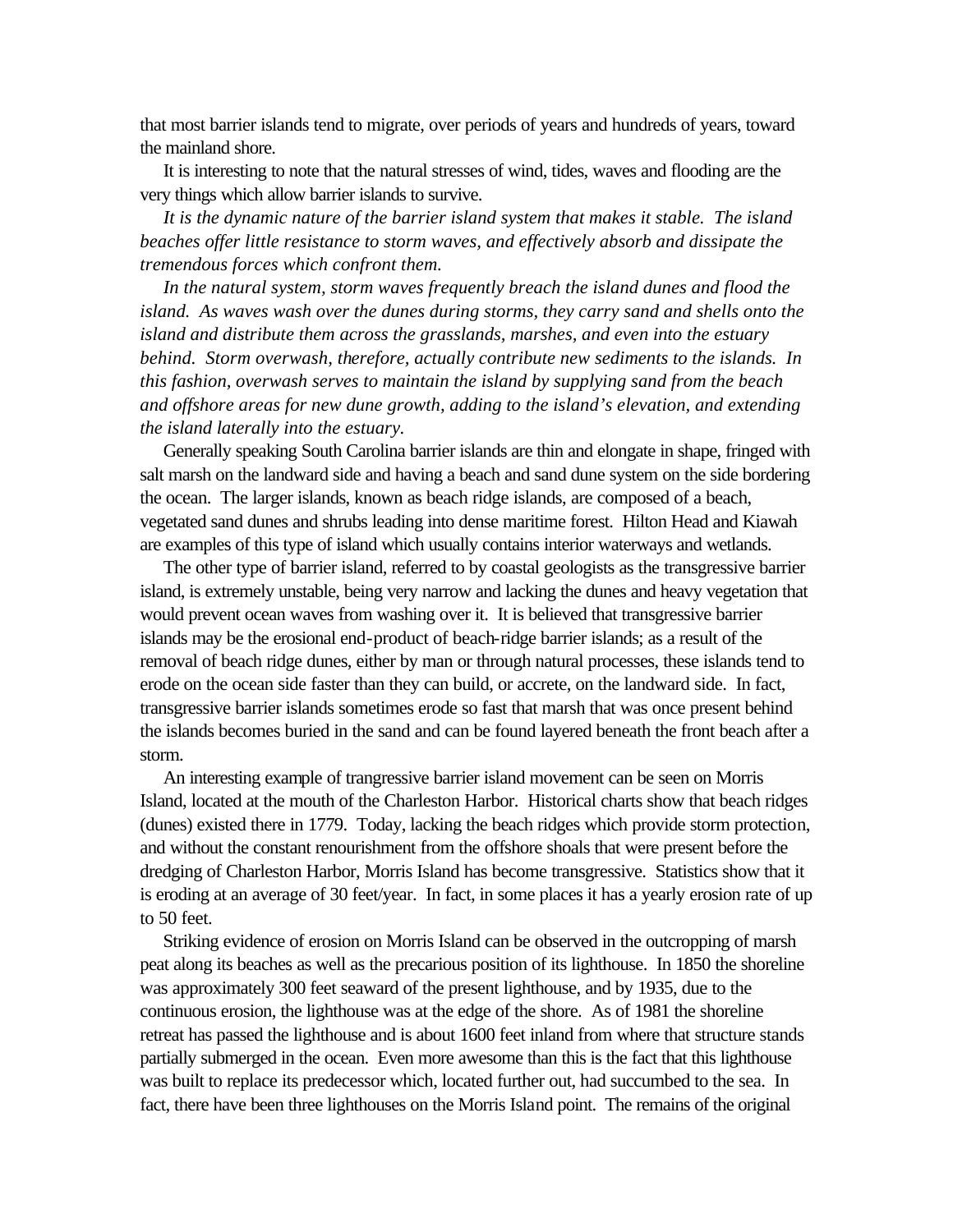lighthouse, standing firmly on Morris Island only 170 years ago, now lie nearly two miles off the coast.

 Barrier island's are one of South Carolina's most valuable resources and offer unique opportunities for both recreation and scientific study.

 *Larger barrier islands contains shrubs and forested woodlands, whereas smaller frequently flooded islands are devoid of trees and are dominated by hardy grasses such as sea oats (Uniola paniculata) and salt meadow cordgrass (Spartina patens). Barrier islands usually lack a complete representation of the fauna found on the mainland. This situation is the result of the distances between the islands and the mainland along with the inability of some species to cross salt water barriers. Characteristic of some barrier islands are special populations or subspecies of animals, especially mammals, which through their isolated situation develop characteristics which distinguish them from their relatives on the mainland.*

 *One of the most important benefits provided by barrier islands is their creation of the proper conditions necessary for the development and continuing existence of salt water wetlands and estuaries. By breaking the force of the ocean waves and creating behind them \*\*\*\*(((See text under picture - page 8)))\*\*\*\**

### **Island Migration**

 Island migration is a term frequently heard in discussions of barrier island erosion. Migration does not refer simply to the processes of erosion and accretion but also to the displacement and re-formation of an island in the direction of the mainland. This fascinating process, associated with a rise in sea level, is nature's means of keeping barrier islands from being submerged by the sea.

 Today the sea level worldwide appears to be rising about one foot/century, although in some areas it is rising more rapidly than this. In fact, coastal geologists have noted that the rate of rise seems to have increased over the last 50 years. The reasons for this are unclear, perhaps there is more rapid melting of glaciers due to a heating of the earth's atmosphere (known as the greenhouse effect), or perhaps it is because of a displacement of water from the ocean as the mid-Atlantic ridge rises. (The mid-Atlantic ridge is a chain of mountains lying beneath the waters of the Atlantic Ocean.) Recent figures for Charleston show a rise of one foot two inches since 1920.

 Ten thousand years ago the ocean's shoreline was roughly out fifty miles from that of today on what is not the continental shelf. During this time tremendous glaciers were releasing vast amounts of water as they melted, thus causing the sea level to rise. The land behind sand dunes became submerged, and the dunes, which remained above sea level, became the barrier islands. The newly formed barrier islands, through the process explained below, began migrating until they reached the position which they occupy today. The islands are still migrating an average of five feet/year. (Any beach front property owner will tell you the significance of this).

 Migrations or retreat, as it is sometimes called, of a barrier island occurs in this manner. As the rise in sea level continues, ocean waves break higher up on shore. During storm surges waves often cap the dunes, causing a breach or break in their lines, and beach sand buoyed by the water is carried over the dunes and deposited behind them. As this action is repeated, the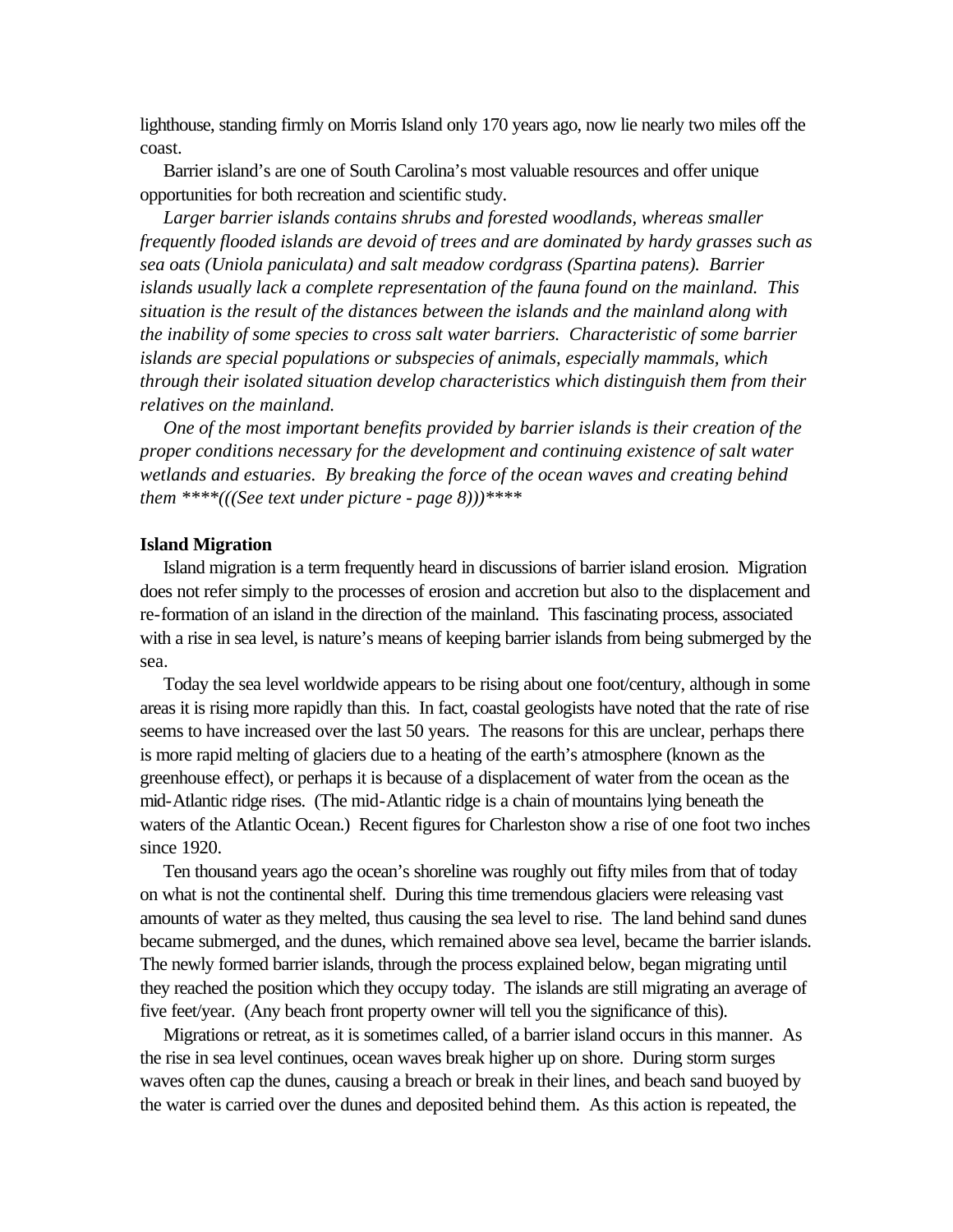layers of newly-deposited sand make the island slightly higher or, in other words, increase its elevation. The beach front, which is providing sand for deposit on the backside of the dunes, is, of course, being eroded away. Gradually, sand from the beaches is both blown by the wind and washed by tidal action over the marshes behind the island. As the beach front erodes away and is washed behind the dunes, and as marshes immediately behind that island are gradually covered by sand, island vegetation (including dune plants, shrubs and maritime forest vegetation) "retreats" backward in the direction of the mainland, and a new beach and sand dune area evolves on top of the former sand dunes and shrub zone. Thus, it can be seen that the entire island re-evolves parallel to its former position. The marshes immediately behind the old island are replaced by new marsh areas which slowly creep up on the mainland as the sea level continues to rise.

### **Tidal Inlets and Spits**

 Tidal inlets – short, narrow waterways between barrier islands – serve as passages through which water is exchanged between the estuaries and the ocean. Because inlets are constantly shifting back and forth, the land on either side of an inlet is extremely unstable – accreting for a while, then rapidly eroding. The phenomenon of inlet migration can influence adjacent barrier islands for a distance of one half mile or more, making any kind of development within that area a most foolhardy venture.

 As water rushes out of an inlet on the ebb (outgoing) tide, the swift current which is created transports and deposits sand offshore, forming and maintaining offshore sandbars. These offshore bars, in turn, influence the beaches by breaking the force and determining the direction of incoming waves. The direction in which the waves approach the beach determines the direction of the longshore current and thus the direction of littoral drift or transport (movement of sand up or down the beach through means of waves and currents). All of these phenomena (tidal inlets, currents, offshore sandbars, wave direction and littoral drift) work together in a complex and interrelated manner to determine the erosion/accretion patterns of barrier islands. Because there are so many variables involved, it is impossible to predict erosion patterns with any real degree of certainty.

Inlet formation can occur on barrier islands where areas of weakness are found – areas such as the neck of a spit of a low inland area unprotected by dunes or vegetation. These new inlets, formed during or immediately following a hurricane or severe storm, break through the weak areas from the landward side of the island to the ocean. It is usually the rush of waters that have accumulated on the land following heavy rains and winds that create the force and water mass necessary to break open a new tidal inlet.

 In places where the littoral drift is strong in one direction, we often find the formation of spits. A spit is a narrow peninsula of constantly shifting sand that extends from the end of a barrier island. Spits are formed by sand that arrives by littoral drift at the far end of a barrier island and survives being pulled into the inlet by tidal action. Spits have a tendency to accrete, or grow in length, as inlets move downdrift.

 Spits are similar in makeup to transgressive barrier islands – neither has vegetational or dune growth; both are equally susceptible to frequent overwash. Spits, however, are even more subject to fluctuation and change than are trangressive barriers. They are connected to their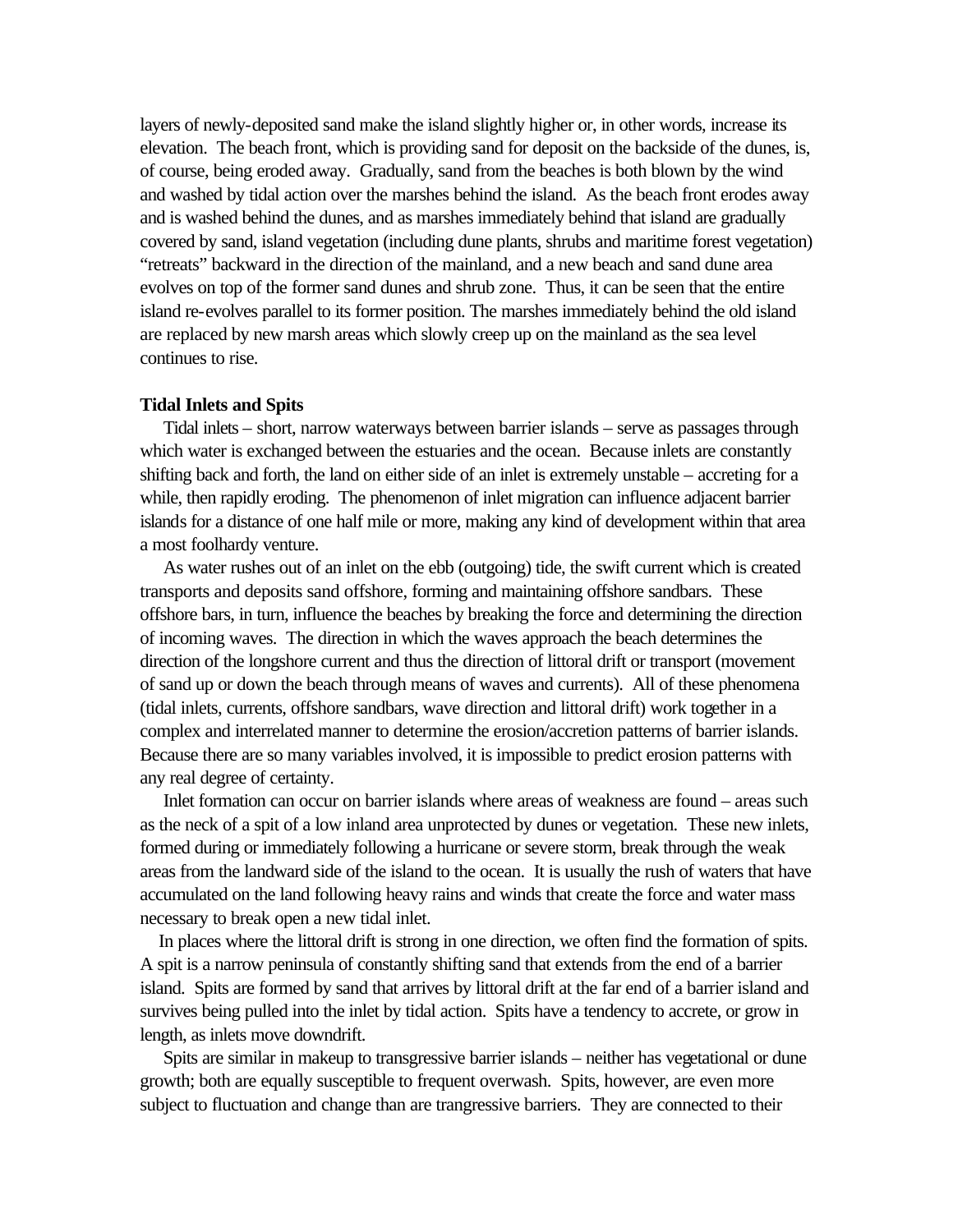parent island only by a thin strand or neck which has a tendency to break or breach during storms. Breaching of the sand tie results in a new inlet and a separation of the spit from the parent island.

# **Beaches and Dunes**

 Beaches and dunes are formed by the water and wind transport of sand. Sand that is deposited on a beach might have been carried there from adjacent shorelines by the current, or it might have been brought shoreward by wave action from offshore bars, depending upon local conditions. Beaches, dunes and offshore sandbars are constantly exchanging sand, responding to the forces of the waves and the direction of the wind and nearshore currents.

 Beaches protect the highland by absorbing the tremendous force of waves and tidal currents, and dunes serve as reservoirs of sand, helping to replenish the beaches by replacing sand which is washed away from them by waves, tidal currents and periodic storms. The offshore sandbars play a very significant role by providing sand for the building-up of existing dunes as well as for the forming of new ones.

 Sand dunes are formed in this manner. As sand from offshore sandbars is washed ashore, it is picked up and carried by the wind. Flotsam and jetsam (grasses, sticks and other obstructions which wash up on the beach) block the wind and cause it to drop its load of sand. As sand is deposited on the downwind side of the debris, it forms the beginnings of a sand dune.

 Seeds are also carried onto the beach by the action of the tide and sometimes come to rest in the vegetational debris and accumulating sand. Those such as sea oats, salt meadow cordgrass and marsh elder – the primary dune colonizers – are well suited to dune growth, as they germinate only if covered with sand. The sand itself is low in nutrients and water-holding capacity; however, the vegetational debris contains the moisture and nutrients necessary for new plant growth. Thus, only the seeds that come to rest on the debris will germinate and grow. This new growth, which consists primarily of sea oats and salt meadow cordgrass, grows and develops roots which extend to a depth of several feet into the sand. A six-inch sea oat has roots that extend five feet below the surface. Thus, sea grasses stabilize the dune and keep it from blowing away, while at the same time trapping more sand as the wind blows, thus building up and strengthening the dune.

 Primary dunes, the first row of dunes nearest the ocean, accrete (build up) during periods of calm weather. During storms they are washed back in to the ocean, and their sands become redistributed along the beach. Secondary dunes, characterized by the growth of heavier shrubs and located behind the primary dunes, do not as readily wash away.

 The slope of the beach or the beach profile changes in response to wave action. During normal wave action the beach will build through the constant deposition of sand, and its overall profile will steepen. When a storm strikes, the beach and dunes are eroded by the short, steep storm waves, and the redistributed sand results in a gradual beach slope. With a return to normal wave action, the cycle begins anew.

## **Estuaries**

Estuaries are places where fresh water from inland lakes, rivers and streams joins with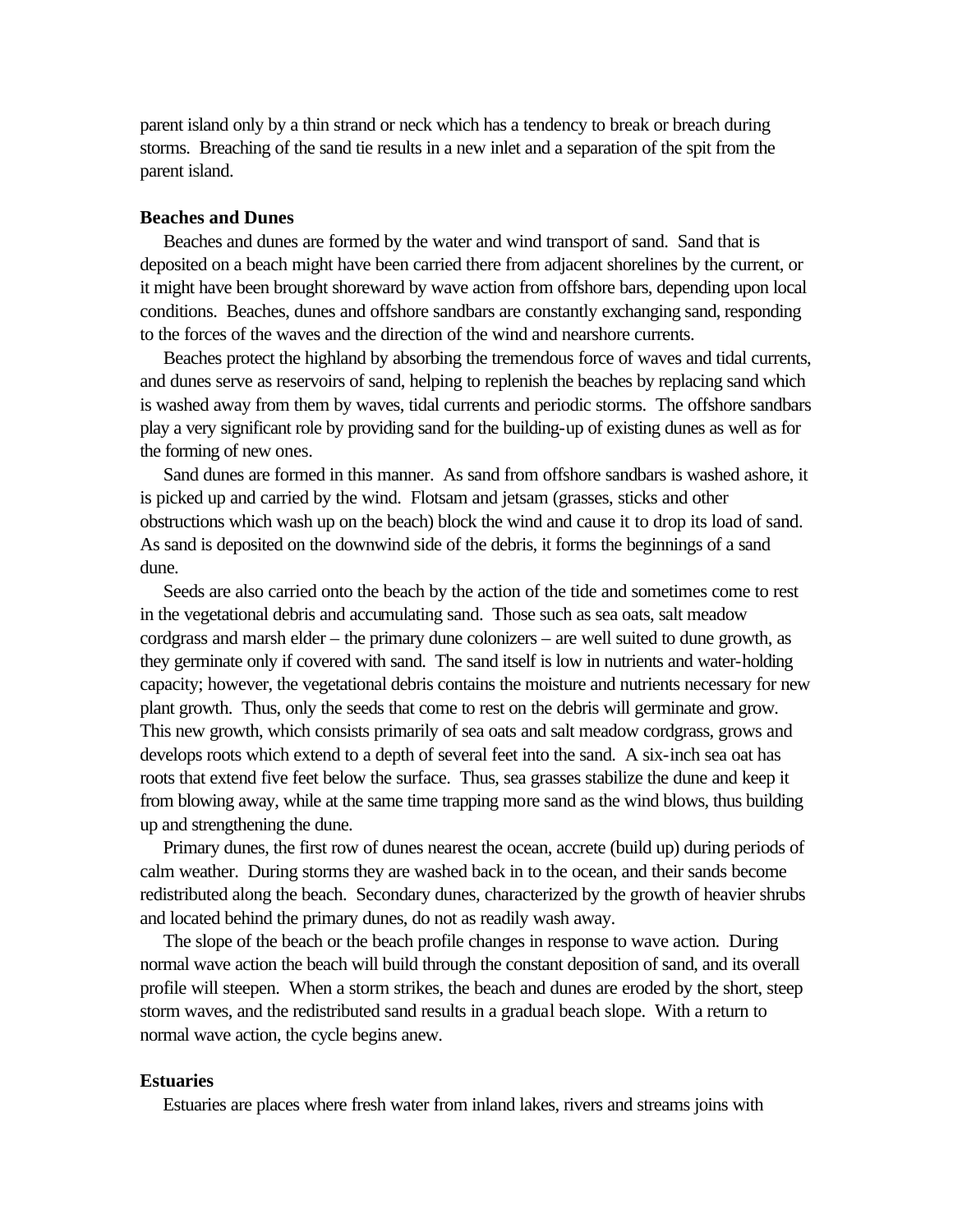inflowing salt water from the ocean – places known to the layman as bays, lagoons and tidal rivers. Estuaries contain salt, brackish and freshwater marshes and mud and sand flats. They are dynamic ecosystems (natural environmental units in which living and nonliving parts interact to produce a stable system), constantly changing in response to tidal action, varying amounts of fresh water inflow, seasonal weather conditions and the biological demands of the organisms living within them.

 Unlike communities with stable environmental conditions where competition for food, etc. is a predominant factor in determining populations, estuaries are communities whose populations are predominantly determined by physical environmental factors. Because of the constant changes occurring within estuaries – due to tidal action, fresh water inflow, temperature variations, etc. – animals living in them are constantly under stress. While organisms from both fresh and salt water environments are found there during a portion of their life histories, only a limited number of species are adapted for permanent residence in estuarine environments. Although these organisms are adapted for survival in stressful conditions, additional stresses posed on them by man are often more than they can tolerate. It is in this sense that the estuarine ecosystem is delicately balanced and extremely vulnerable to the additional stresses imposed on it by man.

 The rivers and creeks of an estuary serve as arteries, transporting throughout the estuarine system the nutrient-enriched materials washed from uplands in addition to detritus (nutrients formed from decaying plant and animal life) and rich oceanic nutrients brought in with the tides. Because of this unique accumulation of nutrients, estuaries are extremely productive areas, having tremendous food reserves and supporting vast numbers of organisms.

 Estuaries play a vital role as breeding and/or nursery grounds for commercially important species such as shrimp, crab, oysters, clams and numerous kinds of fish. In fact, it has been estimated that two-thirds of the species of fish harvested in offshore Atlantic and Gulf coast waters are estuarine dependent.

#### **Marshes**

 South Carolina contains some 504,445 acres of coastal marshes – more than any other Atlantic coast state. Of this amount, 334,501 acres are classified as salt marsh.

 A component of the estuarine system, salt marshes are one of the most productive natural resource areas in the world. Smooth cordgrass, the most abundant salt marsh plant in South Carolina, has been estimated to produce as much or even more organic material than the most productive wheat field. While the living salt marsh its utilized for food by a very limited number of animals, the dead marsh plants become a source of nourishment for many species. When broken down by wind and wave action and decomposed by bacteria into a form known as detritus, the salt marsh grasses along with phytoplankton (microscopic plants that drift and float in the oceans and estuaries) become the foundation of and the all essential link in the food chain for nearly all marine life.

 In very simplified terms, the food chain of the salt marsh/estuarine ecosystem works in this manner. Detritus (the mixture of decomposed marsh grass and animal matter in combination with bacteria and fungi) provides nourishment for the zooplankton (microscopic animals that drift and float in the oceans and estuaries; includes larval stages of shellfish) as well as for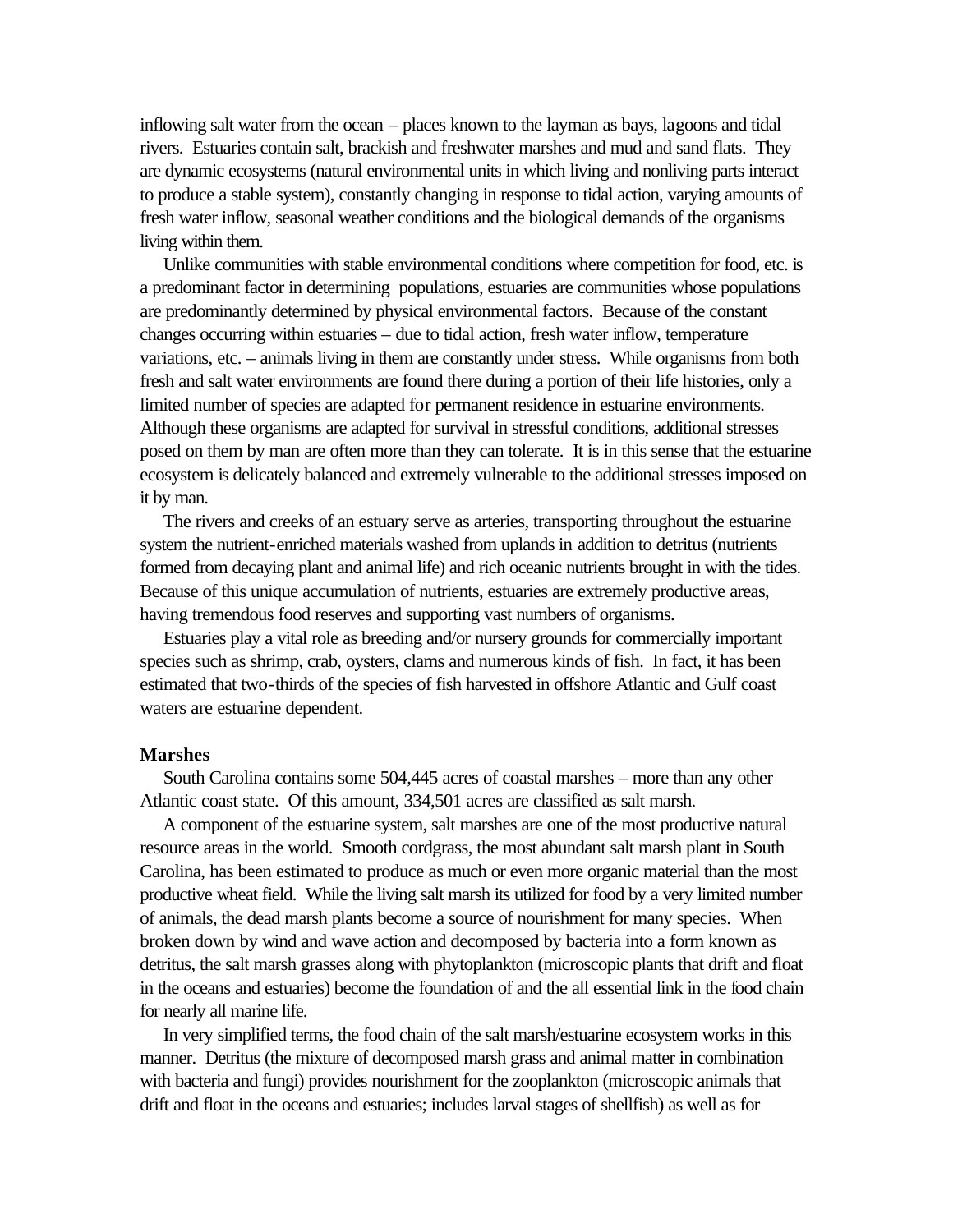shellfish (clams, mussels, oysters, crabs, shrimp), worms, snails and certain types of fish. These creatures serve in turn as food for many kinds of fish as well as certain birds and mammals. Even this oversimplified explanation of the food chain can serve to illustrate that all creatures living in the salt marsh/estuarine ecosystem depend either directly or indirectly on the marsh grasses for their food supply.

 In addition to providing food, the marshes serve as a shelter and nursery grounds for many marine species. Without the shelter provided by the exposed root and stem systems of the marsh, the larval stages of creatures such as shrimp, oysters and crabs would not be able to survive long enough to reach adulthood. Certain mammals such as raccoons, otters and mink also find food and shelter in the salt marsh, and birds such as the marsh wren and clapper rail use these areas for nesting purposes. Other creatures found within the salt marsh/estuarine ecosystem are the diamondback terrapin, loggerhead sea turtle and the bottlenose dolphin, commonly referred to as the porpoise by South Carolina citizens.

 In addition to the functions discussed above, salt marshes also serve several other vital purposes along the coast. While barrier islands protect the marshes from ocean waves, the marshes in turn act as buffers for the mainland by slowing and absorbing storm surges as well as the daily inrush of tides, thus preventing erosion of the coastline. In addition, salt marshes serve as filters where pollutants such as excess nutrients and pesticides, entering them from various sources, are broken down from dangerous compositions into forms that are less harmful to the environment. The detrimental effects of non-biodegradable substances can also be minimized through sedimentation and burial within the marsh floor. There is a limit, however, to the marshes' capacity to serve as waste treatment plants. Excessive amounts of pollutants will overburden their cleansing capabilities.

 As one travels away from the ocean through the salt marshes and up South Carolina's coastal rivers, he will soon come upon the brackish water marshes. These areas, occurring in the less salty reaches of the rivers and estuaries, represent a transition zone between salt and tidal marshes and contain plant species characteristic of both. South Carolina contains over 30,000 acres of brackish water marsh. Characteristic of these areas are such plants as black needlerush, giant cordgrass, salt marsh bulrush, marsh elder, sea myrtle, salt meadow cordgrass, sea ox-eye as well as other species typical of fresh water marshes.

 Tidal fresh water marshes are found farther up the tidal rivers beyond the reach of salt water (The rivers at this point are fresh or very low in salinity; however, the effects of the tides are still felt there through the rise of the fresh water as it is pushed up the rivers by incoming (flood) tides and the subsequent lowering of the waters as the tide along the coast ebbs or flows out to sea.) The diversity of plants in these marshes is greater than in either salt or brackish water marshes. Plants which are typical of these areas are cattails, sedges, wild rice, smartweeds, giant cutgrass, pickerel-weed, water parsnip, sawgrass and alligator-weed, just to name a few.

 Both brackish and fresh water marshes play an important role in catching, storing and releasing nutrients into the overall estuarine system of which they are a part. They also serve as shelter as well as nesting, feeding and nursery grounds for numerous animal species.

 Unique to South Carolina and several other South Atlantic coastal states are rive field impoundments dating back to the 1800's when the tidal culture of rice was perfected. During this time thousands of acres of land along the coastal rivers, beyond the salt water reach of high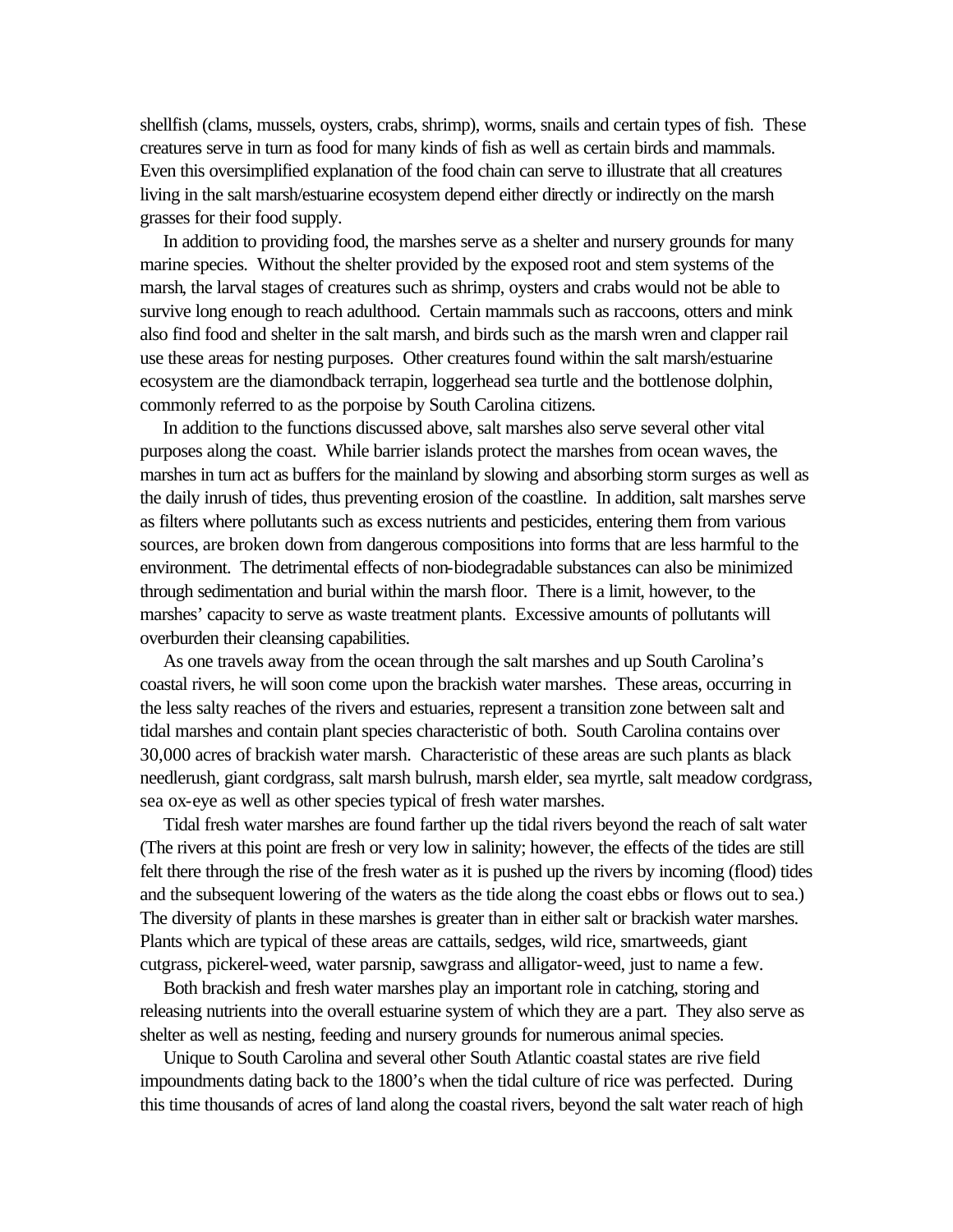tide, were enclosed or impounded. The impoundments, which consisted of a system of banks, ditches, floodgates and trunks, were designed to utilize the natural rise and fall of the tidewater rivers and creeks as a means of drainage and irrigation for the fields of rice.

 The majority of coastal impoundments that exist today represent former rice fields which are being managed to attract waterfowl. Through techniques such as the raising and lowering of water levels, burning of the impounded marsh plants or a combination of these practices, waterfowl impoundments can be made to produce vegetation which is attractive to the wintering duck population. Other uses made of impoundments include cattle pastrage, water storage, wildlife sanctuaries and mariculture.

## **Mud and Sand Flats**

 Two very important components of South Carolina's estuarine ecosystem are the mud and sand flats – stretches of soft, dark silt (mud) and similar areas composed of sand. These areas are constantly being covered and then exposed by the continuous rise and fall of the tides; thus, they are referred to as the intertidal flats.

 Although they may appear barren at times, mud and sand flats support a wide variety of life. Certain animals, the permanent inhabitants, spend their entire adult lives there; others, known as temporary inhabitants, move on and off the flats in search of food during high and low tides.

 If one were to observe a mud or sand flat during a twelve hour period (one tidal cycle or the time it takes for the tide to flow into the estuaries, rivers and creeks and then return to the ocean), he would see a fascinating flow of events. Beginning his watch at low tide, he would observe fiddler crabs and snails feeding on the rich detritus sediment. Shortly after these creatures make their appearance, the arrival of many different kinds of shore birds would be seen. These animals arrive to prey on the crabs, worms, clams and snails. (Most shore birds are totally dependent upon the intertidal flats as feeding grounds. In fact, the intertidal flat is of far greater significance to shore birds than are the salt marshes, seagrass beds or any other of the estuarine communities.) In addition to shore birds, a patient observer would also see predators such as otters and raccoons, especially if part of his vigil were to take place on a moonlit night, for these mammals are chiefly nocturnal. As the tide comes in and slowly covers the flats, the birds and mammals leave, and predators such as blue crabs, stingrays and various other types of fish take their place.

 Other important members of the mud and sand flat community are the diatoms and bluegreen algae. These microscopic plants, found in the surface sediments, are a source of food for snails, clams and polychaete worms. Perhaps the most important members of this interesting natural community are the bacteria which perform a vital service. When dead plant (chiefly marsh grasses) and animal matter settles on the flats, these bacteria decompose or change it into detritus which is used for food by both plants (the microscopic photoplankton as well as the marsh plants) and certain animals. Without the bacteria, this dead matter could not be recycled by living organisms, and the cycle of life in the estuarine ecosystem would come to a halt.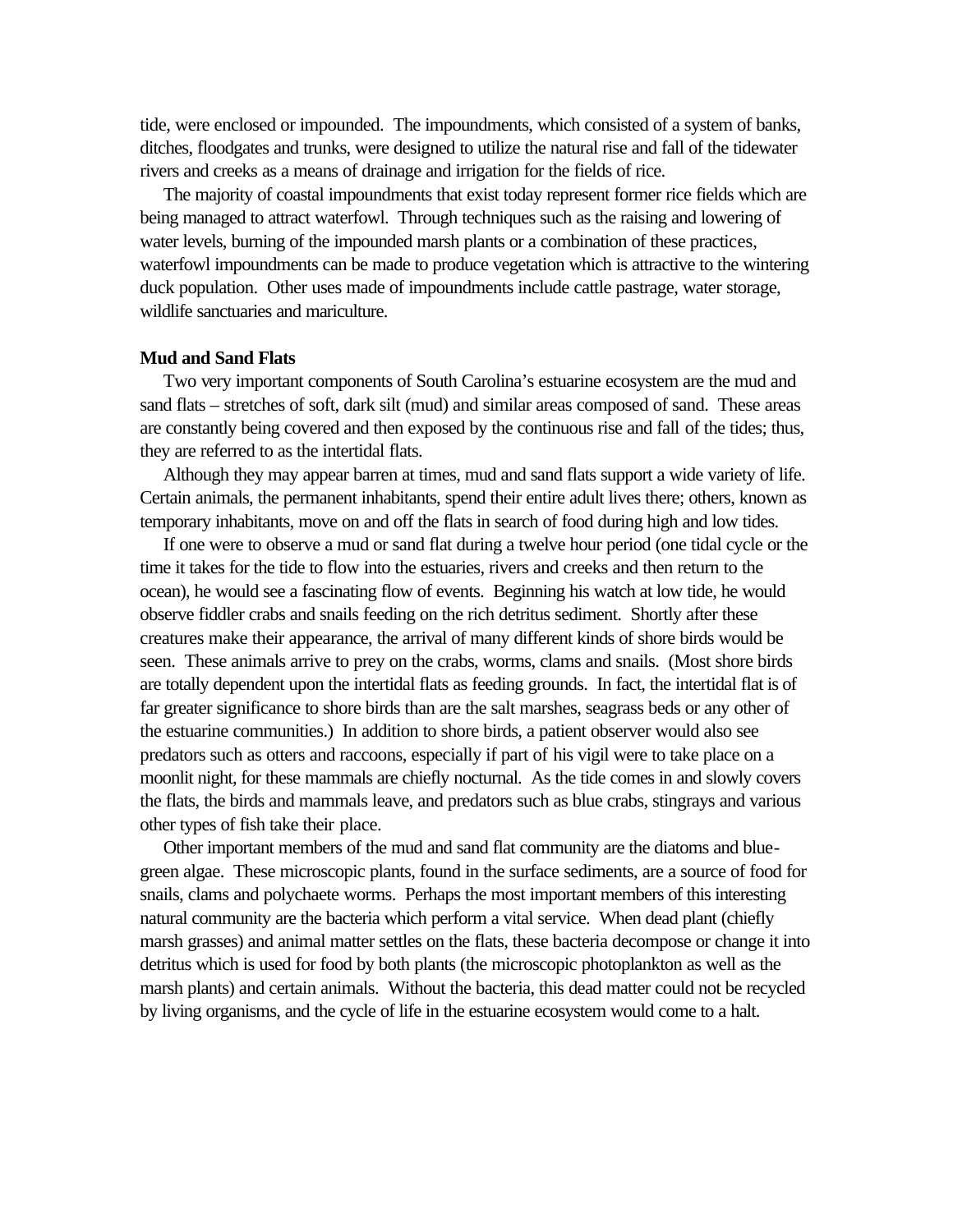#### **Oyster Reefs**

 In many sections of coastal rivers and creeks are found clusters of oysters called reefs, bars or oyster beds. Oyster reefs are formed over a period of time as oyster larvae, carried by tidal currents, find and attach themselves to solid material or other suitable substrate. After attaching themselves to a substrate, the animals become sessile or immobile and mature into adults. Other oyster larvae continue to attach to the substrate as well as to the sessile adults, and a cluster of oysters on a reef evolves and increases in height, width and length.

 Other organisms such as algae, sponges, bryozoans, barnacles, mussels and worms live on the reef surfaces, and still other animals find shelter in crevices formed by the reef growth. In time an entire balanced community of plants and animals evolves.

## **Flood Plains**

 The term flood plain refers to the nearly level land along the course of a river or stream which is subject to overflow flooding. The extent of a flood plain fluctuates with the size of overbank flows, thus its exact boundaries cannot be fixed. Consequently, flood plains are delineated in terms of some specified flood size (e.g. the 50-year flood plain – the area that would be flooded by the largest stream flow that will, on the average, occur once within a 50-year period).

While "flood plain" is most often thought of in terms of inland areas where rivers and streams overflow their banks after large amounts of rainfall, coastal riverine and beach front areas are also considered to be within the flood plain. However, residents of South Carolina's coastal areas do not experience the same type of flooding as do those persons living farther away from the coast. Heavy rainfall is not usually a threat along the marsh-fringed areas of our coastal rivers or on the beaches. In beach areas, rainwater runoff simply flows down the beach into the ocean. In coastal riverine areas, the excess rainfall is received by the adjacent marshes and released into the creeks and rivers. The problems of flooding do arise, however, along coastal rivers and streams when heavy rains occur in combination with extremely high tides. Beach front areas can also experience flooding during these times, and most especially during hurricanes.

 Flood plains serve the purpose of collecting and absorbing excess rain water and thus protecting surrounding uplands from flooding. A portion of the excess water which is absorbed by the flood plains and bottomland forests is later released into aquifers, underground layers of porous, water-containing rock.

 Many serious drainage and flooding problems have arisen where flood plain (bottomland) forests have been cut and the cleared land has been developed for housing, commercial or other uses. When heavy rains occur, the land, covered with houses, buildings, streets and parking lots, cannot absorb the rainwater as it falls or the subsequent overflow from swollen creeks and rivers. Thus, these developments can be damaged by standing water which has no place to go and which will remain until such time as it can slowly drain away.

### **Swamps**

 Swamps are an integral part of South Carolina low country ecology. They are low-lying areas which are submerged by fresh water or have a water table which is at or near the ground's surface throughout the year, except during periods of drought. Even during severe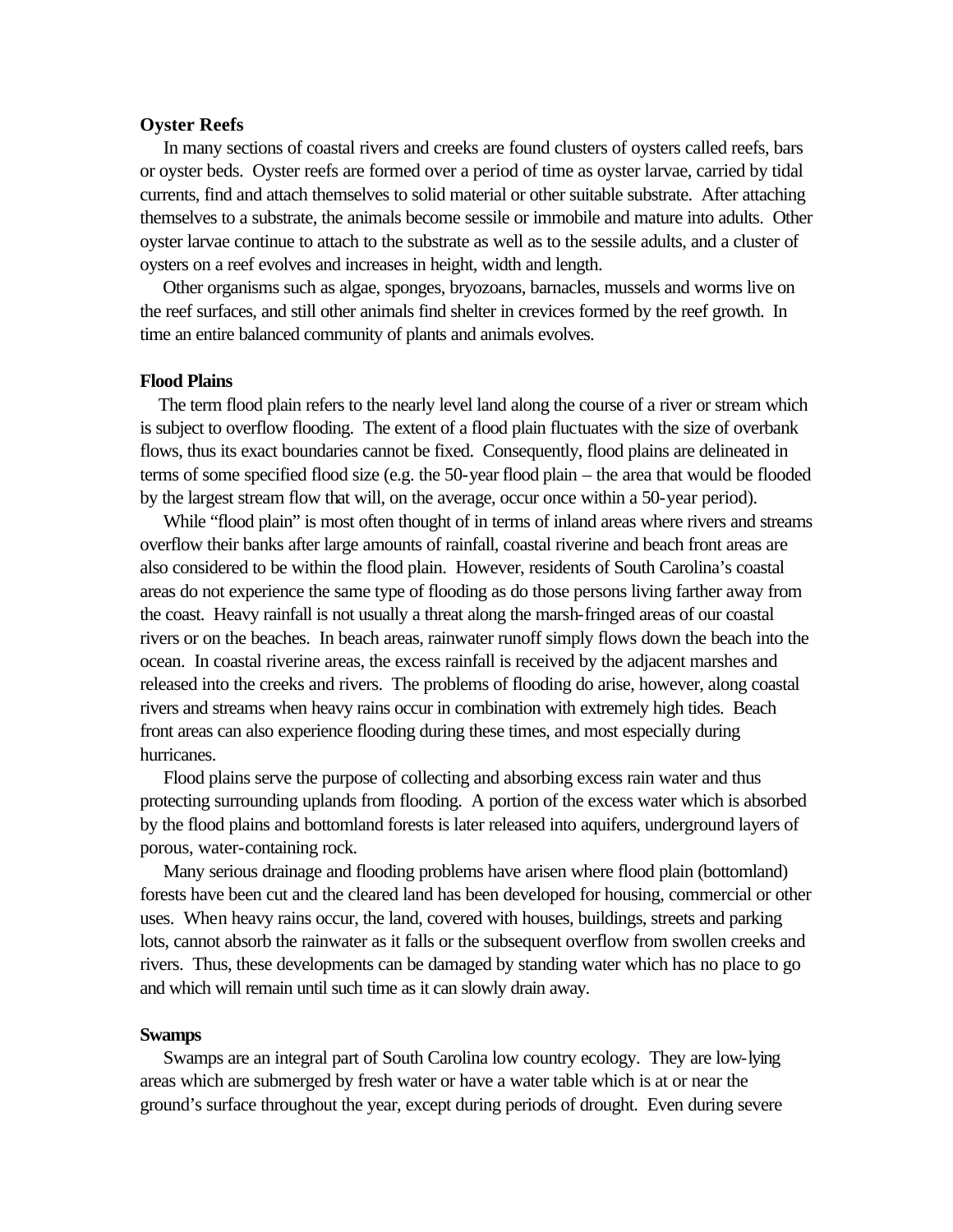droughts, however, portions of swamps will remain covered with water. South Carolina low country swamps are characterized by water-tolerant plants and trees including pawpaw, spicebush, blue-stem palmetto, various woody vines, bald cypress, tupelo gum, sweetgum, sycamore, oaks, elms, ashes, hickories, red maple, red mulberries and American holly.

 Our coastal zone has two types of swamps – the *river* or *alluvial* swamp and the *inland* or *non-alluvial* swamp. A river swamp lies between a river and adjacent uplands and exists because of the periodic flooding of the river. Inland swamps. On the other hand, are fed by springs and slow-moving streams.

 Swamps are extremely important resources for a number of reasons, one of them being the role they play in controlling floods. When a river, swollen from heavy rains overflows its banks, its waters fan out over the adjacent bottomland swamp. The swamp serves as a holding basin for the water and helps protect surrounding upland as well as down-stream areas from flooding. Some of the excess water is then gradually absorbed by the forest and eventually released into aquifers (underground layers or porous, water-containing rock).

 In addition to their role as flood controllers, swamps can help control water pollution through their natural ability to purify sewage and rainwater runoff. Perhaps their most important contribution is the habitat they provide for animal life, including certain endangered species. Forbidding as they may seem to those familiar with them only through the literature and screen, swamps provide interesting and pleasant recreation grounds via canoe or boardwalk, and are fascinating areas for scientific study.

 Inland, black-water swamps are dominated by bald cypress, tupelo and black gum. The "black-water," characteristic of this type of swamp, rather than being unsanitary as is thought by many people, is actually clear and potable in those swamps which have not been altered by man. Although actually clear, the water appears black due to the tannic acid in the bark and leaf litter on the swamp floor.

 The South Carolina lowcountry is fortunate to contain what is believed to be the world's only remaining tract of virgin tupelo-cypress swamp. Know as the Francis Beidler Forest, it is a part of the black-water swamp known as Four Holes. The Francis Beidler Forest is a Nation Audubon Society sanctuary featuring an interpretive visitor's center and 6,500 feet of boardwalk through the forest.

### **Savannahs**

 Savannahs are seasonally flooded grasslands located in poorly drained depressions within pine flatwoods. The savannah-type ecosystem owes its existence to fire, and if not burned yearly, or at least once every two years, these grasslands give way to other types of vegetation.

 Savannah soil is nutrient-poor and highly acidic, and plants found in this special environment – grasses, sedges, orchids, and insect-eating plants such as the sundews, pitcher plants and the Venus fly-trap – are those which are tolerant of the harsh soil conditions.

 When savannah begetation is protected from fire, the soil is able to accumulate nutrients from decomposing plants. The enriched soil then becomes able to support other types of vegetation which, once established, become the dominant growth. When this happens, the savannah's specialized flora can no longer exist, and communities such as evergreen shrub bogs come into being.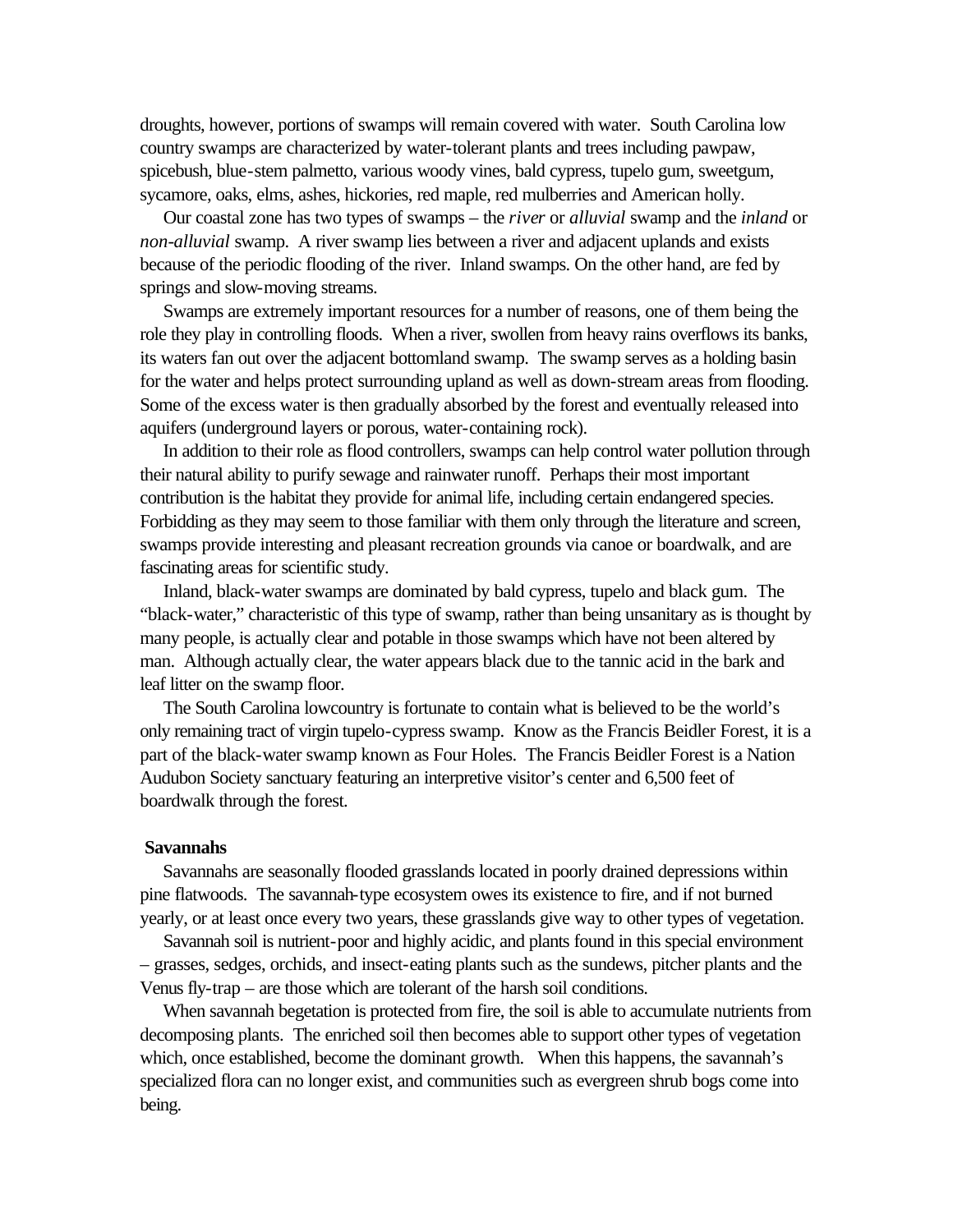### **Pocosins and Carolina Bays**

 Pocosins are a type of fresh water wetland scattered throughout the coastal plain of the southeaster United States. They are low, flat, swampy areas found in savannah type environments that consist of water-logged, peaty soil with a ground cover of sphagnum moss. Their characteristic vegetation, which is adapted to long periods of waterlogging followed by drought, consists of dense broad-leaved shrubs, small evergreens and thorny vines, forming nearly impenetrable thickets.

 The fluctuating water table of pocosins is the all-important factor in helping them maintain their unique ecosystem. Marsh plants, which grow in these areas when the ground is wet, die during periods of drought. Conversely, the bacteria and fungi, which flourish in the surface soil layer during dry periods, are destroyed during periods of wetness. Destruction of these bacteria results in an absence of decay and the forming of pear through the natural preservation of fallen leaves and other debris.

 The full significance of the pocosin ecosystem is not yet fully known. Some of the functions of pocosins, however, are clear. Like swamps, they provide areas where excess storm water can settle and be slowly filtered down through the earth into aquifers, an important source of water supply for towns and cities. Because pocosins contain preserved material their contents can sometimes reveal – much like the tar pits in other parts of the country – information about plants and animals existing in prehistoric eras. These findings can often be useful in understanding recent climatic and geological changes.

 Vegetation common to pocosins and able to withstand its periods of waterlogging and drought includes fetterbush, ti-ti, honeycup, gallberry, chokeberry, blueberry, and Virginia willow. Endangered and threatened plants which have been found to live there include the Venus fly-trap, green-fringed orchid and spring-flowered goldrenrod.

 Similar in some ways to pocosins, Carolina Bays are elliptically-shaped depressions all of which are aligned in the same northwest-southeast firection. Found only in the coastal plains of the Carolinas and northern Georgia, these curious natural areas have caused much speculation as to their geological origin. One theory holds that they may be a result of ancient meteorite showers; another has it that they were spawning beds for schooling fish during times when much of our present-day coastal plain was covered by the ocean. A third theory is that Carolina Bays were formed by a sinking action of surface areas resulting from movement of underground water. Their true origin, however, still remains a mystery.

 There are hundreds of these bays in South Carolina, ranging in size from a few hundred feet to several miles in length. While biologically similar to pocosins, Carolina Bays differ from those natural communities mainly in water depth, being generally deeper. They can be identified readily from surrounding areas by their vegetation which may include stands of cypress, bay or black gum. Unlike pocosins which are usually composed of one biological community, Carolina Bays can contain several different communities within a few yards of each other, for example – marsh, swamp, savannah and sand hills. The bays serve as habitat for a wide variety of wildlife and act as groundwater or aquifer recharge basins, much as do pocosins.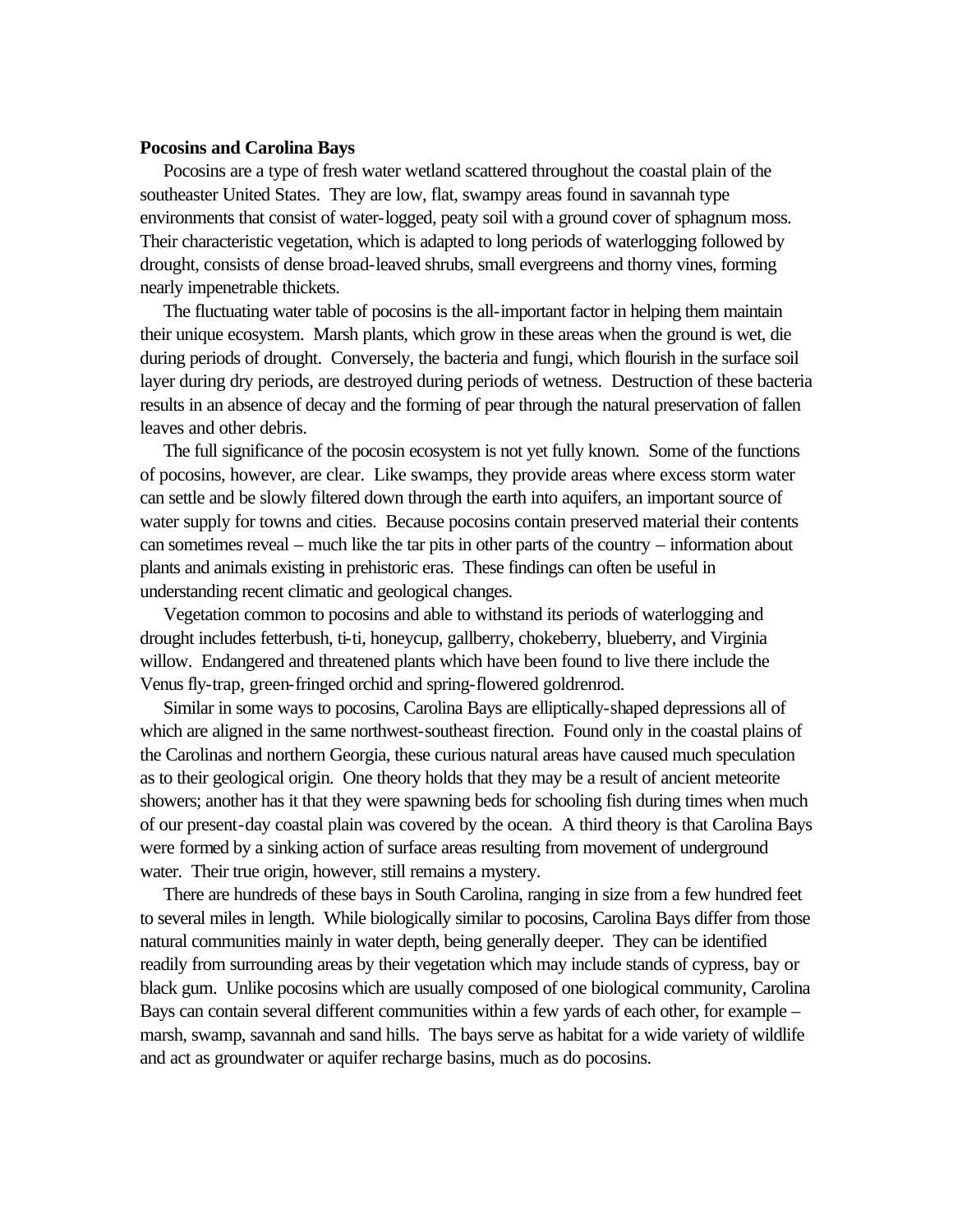### **Hurricanes**

 A hurricane is a tropical cyclone with a wind speed of at least 74 mph. The tropical cyclones that affect South Carolina breed in the Atlantic, the Caribbean, and the Gulf of Mexico, and do so most frequently in the months of August, September, and October.

 When water temperatures are above 80 degrees, wind speeds are low, and the trade winds begin circling around a low pressure area, a hurricane is in the making. If conditions are right, a hurricane will eventually reach fifty to one thousand miles in diameter, its strength corresponding to its size and speed.

 Hurricanes enter the eastern and southern coasts of the United States on an average of four times a year. It is far less frequent that these storms make landfall along the South Carolina coast; since 1893 only 17 of the sixty-one hurricanes that have passed through the state have made landfall on its coast. Most storm centers reach South Carolina from the southwest after having made landfall along the shores of the Gulf of Mexico and traveled across Florida and Georgia. Hurricanes begin to lose their force as soon as the make landfall.

 It would be a mistake, however, to belittle the effects of hurricanes that fail to make landfall in South Carolina. A 1916 storm which came overland brought about sixteen inches of rain to portions of South Carolina, causing major flooding. Tornados, too, accompany the hurricane circulation and move with the general flow of air around the parent storm. These small but destructive offshoots can cause considerable damage, as did the tornado which formed off Hurricane Donna in 1961, leaving a highly destructive wake in South Carolina despite the fact that the parent hurricane remained well offshore.

 Hurricanes or tropical storms which approach the South Carolina coast directly from the Atlantic pose the most immediate and dramatic threat. A recent example of a direct hit was Hurricane Hugo. Hugo was the costliest storm to strike the United States this century with damage in excess of six billion dollars. Water levels exceeded 20 feet above main sea level in northern Charleston County. Losses of life were minimal due to early evacuations, but there were 13 deaths directly attributed to Hugo and 15 deaths indirectly caused by the hurricane.

 Gracie, a hurricane that hit South Carolina in September, 1959, had sustained winds of 100 mph, brought six to eight inches of rain, and raised the Charleston water level six feet above normal. Following Hurricane Hazel on October 15, 1954, a storm surge at Myrtle Beach carried water to 17.8 feet above the mean low water level.

 The most damaging and memorable hurricanes to hit South Carolina's coast occurred in 1752, 1885, 1893, 1911, 1940, 1959, & 1989. These storms cost many lives and billions of dollars in property damage. The time interval between these hurricanes has been an average of 21 years.

 Accompanied by extremely high winds, heavy rains, erosive surf and storm tides, hurricanes are the most damaging and common natural disaster occurring in South Carolina. The most widespread destruction is often caused by the storm tides which, in combination with heavy winds and rain, produce tidal flooding and highly erosive storm surge conditions.

 A storm surge is a great dome of water, sometimes fifty miles wide, that sweeps along the coastline near where the eye (center) of the hurricane makes landfall. Like a giant bulldozer, it sweeps everything in its path. The stronger the hurricane, the higher the storm surge. This most dangerous part of the hurricane claims nine of every ten victims.